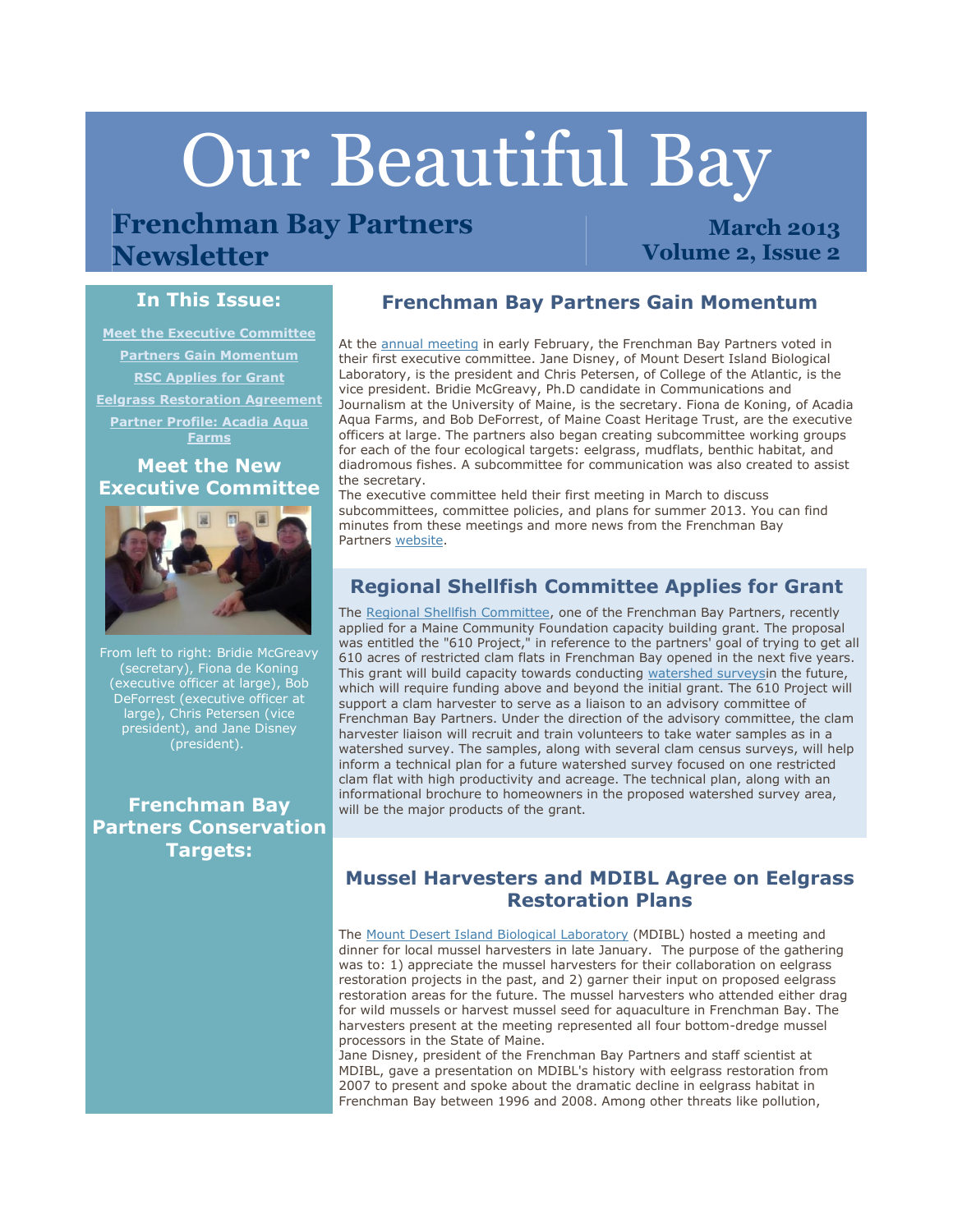

Eelgrass

shoreline erosion, and invasive species, fishing practices have the potential to be harmful to eelgrass.

The first major outcome from the meeting was the agreement around designated eelgrass "donor sites," totaling 39 acres, located immediately to the west of Hadley Point and along the Lamoine shoreline. Eelgrass transplants will be harvested from these areas for restoration projects. The second outcome was agreement about proposed eelgrass restoration sites, totaling 228 acres, including areas at Hadley Point and around Thomas Island in Bar Harbor, in Goose Cove in Trenton, and the Jordan River, and Berry Cove in Lamoine.

Bob DeForrest, executive officer at large for the Frenchman Bay Partners and project manager at Maine Coast Heritage Trust, created real-time GIS maps as the harvesters made suggestions on the proposed areas. Harvesters and MDIBL scientists signed the [map of eelgrass restoration areas and donor sites,](http://r20.rs6.net/tn.jsp?e=001yzBOjH27zckiszJ_JS_Z04RTRj5sgOImbWIzMcn49hA8geVj4OqMznuCOioU_paAQILMAz1oGujDGhFjrJFQUQcooOmply1I-G53j5G9uzrQJA8oQ_UHJ6qCvlTuXJIUsaHxmkCJh12yNM11aYLbpn27kWuDwPLCkJal-f5tD6Hn2b3uDR_w29f6Q_8eMHlyR30KOmkqFi2Hy-IAtWwxek9MyVQddIwPgjuCbUB78Q4=) which represents the agreement of MDIBL scientists and community partners to restrict their restoration efforts to these areas and mussel harvesters to refrain from harvesting in these areas. The [positive outcomes from this meeting](http://r20.rs6.net/tn.jsp?e=001yzBOjH27zckiszJ_JS_Z04RTRj5sgOImbWIzMcn49hA8geVj4OqMznuCOioU_paAQILMAz1oGujDGhFjrJFQUQcooOmply1I-G53j5G9uzrQJA8oQ_UHJ4QR-bfLhtb-XtPytKRkEBUgWfr3wQiGWzgmG3uCZbCsyglAq1mZkMA=) are a testament to the willingness of different bay users to trust each other and work together toward preserving the resources in Frenchman Bay.



**Mudflats** 



Diadromous Fishes



Subtidal Benthic Habitats

**Featured Partner: Acadia Aqua Farms**